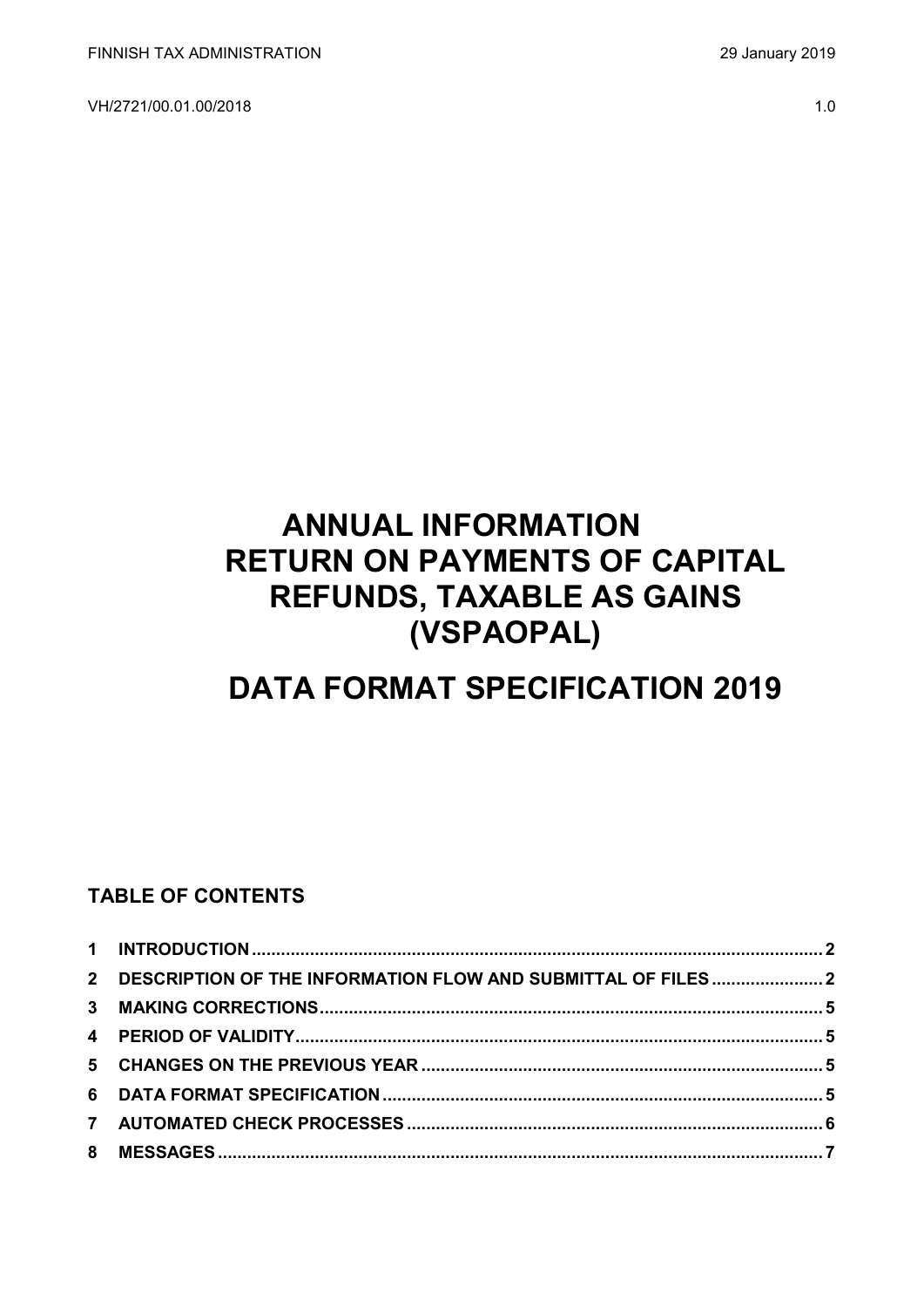## **Change history**

| <b>Date</b> | Version | <b>Description</b>                                       |
|-------------|---------|----------------------------------------------------------|
| 29.1.2019   | 1.0     | First release concerning the 2019 taxable year.          |
| 23.4.2019   |         | Some corrections were made to 7 List of the data content |

#### <span id="page-1-0"></span>**1 INTRODUCTION**

This guidance explains the structure of the required inbound file and the check procedures that follow. For more information, see tax.fi > About us > Information and material on taxation > IT developers > e-Filing guidance > Electronic filing of information returns General description.

#### <span id="page-1-1"></span>**2 DESCRIPTION OF THE INFORMATION FLOW AND SUBMITTAL OF FILES**

For more information on how filers must identify themselves electronically, on the requirements on Katso ID and Katso Role, and on the information flow's check routine for authorizations, click [here](https://www.ilmoitin.fi/webtamo/sivut/IlmoituslajiRoolit?kieli=en&tv=VSPAOPAL).

The system checks the year of reporting in the Date when the capital refund has become cashable (48-55/244) data element, where the year is indicated (VVVV) in position 52-55.

To pay out refunds of corporate capital means that shareholders receive a distribution of the funds that have accumulated in the equity. In balance-sheet accounting, refunds may either show as reductions of the reserves of retained earnings or as reductions of other reserves pertaining to restricted corporate equity such as the reserve fund of received share premiums (ylikurssirahasto in Finnish) or the other reserve fund called vararahasto. More information on capital refunds deemed as sale or transfer is to be found in tax.fi guidance Arvopaperien luovutusten verotus (Capital gains from the selling of securities, in Finnish and Swedish).

The tax treatment of a distribution from the reserves of retained earnings is usually the same as that of dividends. If the distributing company is not stock-exchange listed, the distribution is treated as a disposition of assets, on the condition that a certain set of requirements are met.

The VSPAOPAL annual information return is only for the refunds that are taxable under the rules that govern disposals of securities and the capital gains derived from them.

Starting 2014, all distributions of retained earnings by **companies that are listed** on a stock exchange are taxed as dividends, and the rules governing dividend tax are applied accordingly. They must be reported on the information return on dividends (VSOSERIE, VSOSVYHT), with 04 as the Type of Payment (dividends paid out of retained earnings).

Distributions of retained earnings by **non-listed** companies are taxed as dividends and the rules governing dividend tax are applied accordingly. However, refunds of capital are taxed **in the same way as capital gains**, inasmuch as the shareholderbeneficiary has reported the following facts and information:

- It must be proven that he is getting back the investment of capital he has made to the same company, and
- no more than 10 years has elapsed since his investment.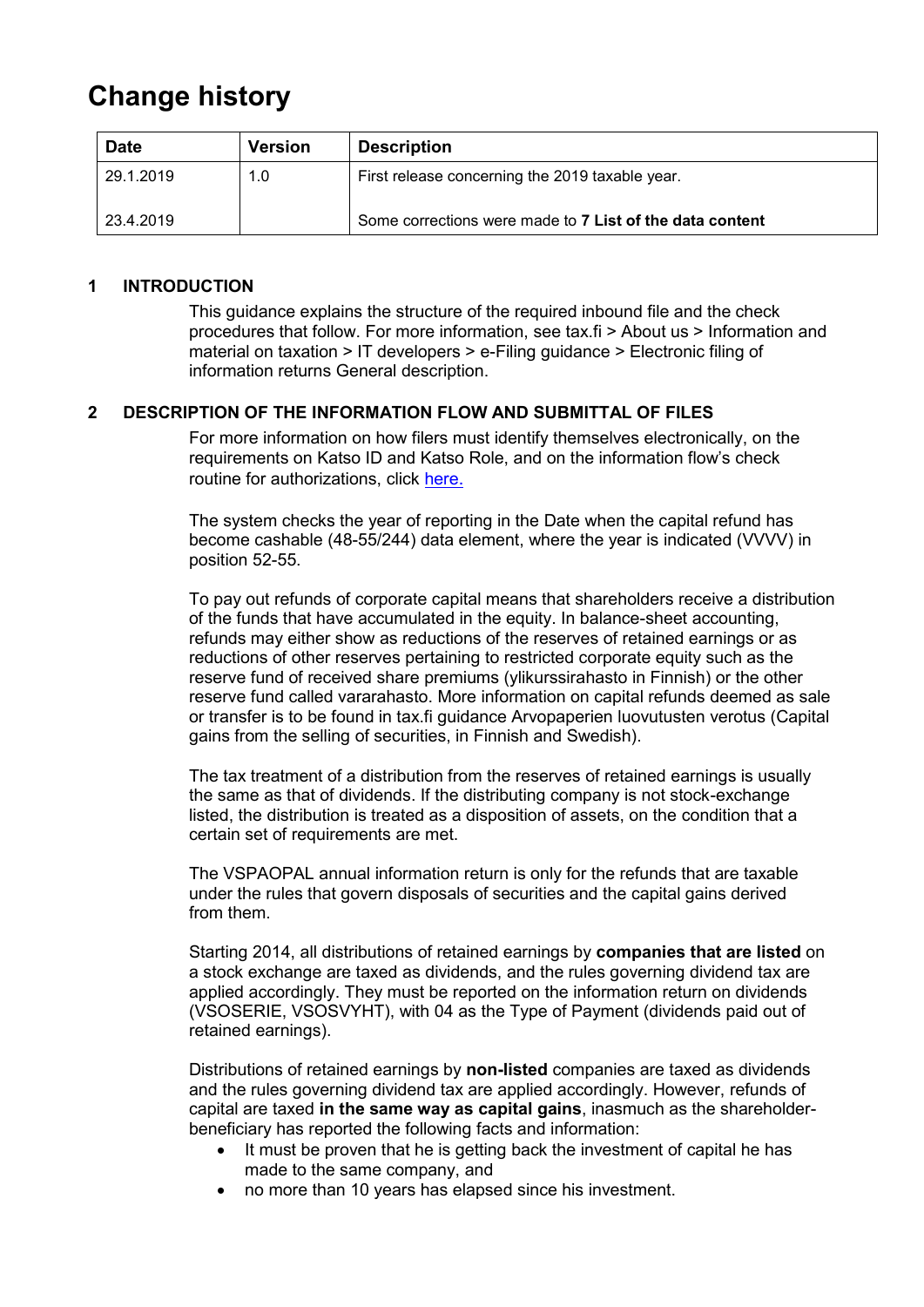The same conditions are applied on situations where an estate of a deceased shareholder has received a refund of capital.

Distributions by non-listed companies must be reported on the information return on capital refunds (this return) only if they actually are refunds, taxable under the rules that govern disposals of securities (capital gains). This treatment requires that the money being refunded is what the shareholders had invested in the company. When working out the capital gain, the amount to be subtracted is the same euro amount as was received as a refund, however, not more than the acquisition cost of the shares.

Some retained earnings may be booked in the balance sheet account called 'invested retained earnings' (sijoitetun oman pääoman rahasto) and other similar accounts going by various names. Whenever a distribution is made from such reserves, it is taxed as receipts of dividends.

If the transaction is not taxable as a disposal (i.e. disposition, conveyance or sale, resulting in capital gains), any distributions by non-listed companies out of retained earnings are taxed as dividends and must be reported on the appropriate information return (VSOSERIE, VSOSVYHT) as dividends paid out of retained earnings.

In the case of capital refunds resulting in a taxable gain, the amounts of the gain must be computed separately for each share held by the shareholder so that the acquisition cost of each share (its purchase price or similar) is deducted from the capital refund paid on it. However, the maximum amount to be deducted in this way cannot be higher than the refund itself. There can be no capital loss.

**All distributions of retained earnings made 1 January 2016** or later are taxed as dividends under the general rule. If the beneficiary shows proof of having received back an investment that he or she made into the same company during the 10 years that precede the date of the refund, the transaction is taxed as a disposal and the rules governing capital gains are applied.

Note: Other forms of distributions to the shareholders – such as share buyback and share redemption – are not discussed in this memorandum.

For more information (in Finnish and Swedish), a specific guidance is available at the tax.fi website, "Distributions of profits from an unrestricted reserve of retained earnings", dated 11 Dec 2015 — Vapaan oman pääoman rahaston varojenjako verotuksessa, 11.12.2015.

**Cooperative societies** must report their distributions of profit surplus and of retained earnings, not taxable as capital gains, using the specific annual information return format for the purpose (VSOKERIE and VSOKVYHT). Receipts of a distribution (of profit surplus) from a non-listed cooperative society is held as a disposal (capital gains) under the same requirements and conditions as in the case of a limited liability company. Read more in tax.fi guidance Osuuskunnan ja sen jäsenen verotuksesta (Taxation of cooperatives and their members, in Finnish and Swedish).

Refund of the cooperative membership fee, received upon termination of membership, is considered a transfer liable to tax. Also, when a member of a cooperative society receives a distribution from the unrestricted-equity reserve instead of receiving a refund of their paid-in membership fee, it is treated being subject to tax, up to the amount that corresponds to the paid-in membership fee. It is not obligatory for the cooperative to file an annual information return on refunds of cooperative membership fees, taxable as gains, and corresponding distribution of funds, but the cooperative may report them on the annual information return for payments of capital refunds (VSPAOPAL). Filers can use the Type of Refund 6 =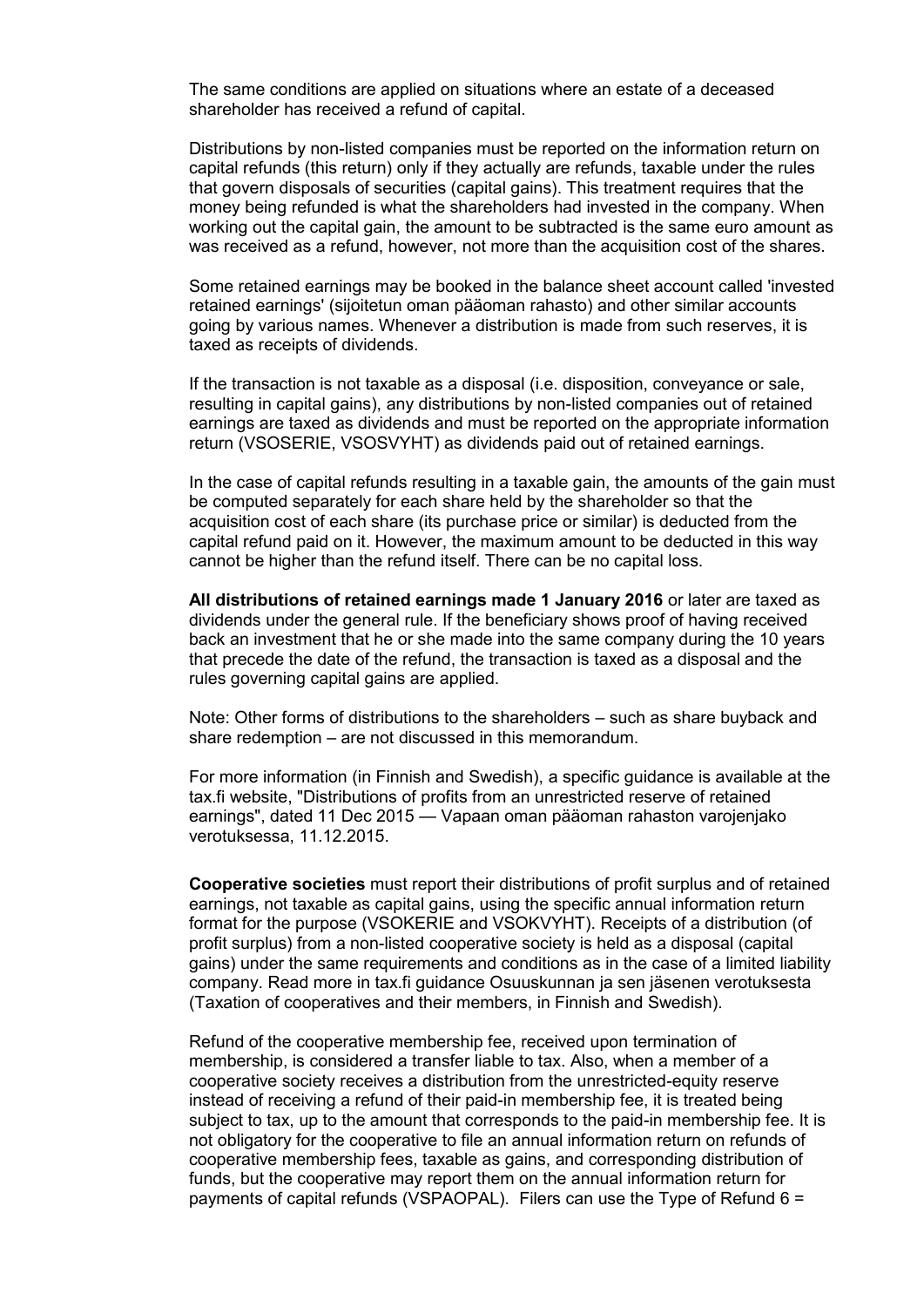Unknown financing method of the refund. When this entry is made, the automatic checks do not prevent the reporting of a refund more than 10 years old. If the distribution from the unrestricted equity fund exceeds the cooperative membership fee entered in the share capital, the exceeding part of the distribution is filed on the profit surplus return (if the surplus is taxable) or capital returns annual information return, type of capital return = 7;distribution of retained earnings (if taxable as transfer).

As provided in § 15, Act on Assessment Procedure, everyone who has either made payments or acted as an intermediary of payments is concerned by the informationreporting requirement. And pursuant to § 17, subsection 10, Act on Assessment Procedure, it specifically concerns account operators or agents who possess information on transactions with securities, purchases and shares of corporate stock, because this information is necessary for computations of a taxpayer's taxable capital gains or capital losses.

The extent of the information-reporting requirement has been defined in the Official Decision of the Finnish Tax Administration on common obligations to submit taxrelated information where it is specifically noted that account operators or agents, within the meaning of the Act governing the Book-Entry System (Laki arvo-osuusjärjestelmästä 826/1991), are required to report any capital refunds to the Tax Administration if they have handled them when utilizing the book-entry system when managing their clients' shares and holdings. This way, because account operators and agents possess information on taxpayers' transactions, they must report it to the Tax Administration so as to facilitate the computations necessary for determining a taxpayer's taxable capital gains or capital losses. Account operators and agents are expected to report all the information that they have. Joint-stock companies with limited liability (abbreviated as 'Oy' or 'Ab') are also required to report their capital refunds as instructed by the Official Decision of the Finnish Tax Administration on common obligations to submit tax-related information. However, if an account operator or agent has reported the information the joint-stock company is not required to do it. **As a result, in order to avoid duplication, only one report must be submitted for one refund of capital paid to a taxpayer.**

The information-reporting requirement is restricted to only concern beneficiaries who are Finnish tax residents.

There is no requirement to report any capital refunds paid to Individual Retirement Accounts (within the meaning of the Act governing long-term savings) in situations where the account holder owns shares that are deposited in the account.

It is normal that shareholder-taxpayers have acquired their shares in several acquisitions, not just one. Capital refunds may be payable to the entire holding of shares. If this is the case, each acquisition and each capital refund must be reported separately (and separate itemizations must be filed). If you are not aware of how many acquisitions your client has made when he or she obtained the shares on which capital refunds are paid, you can simply file only one itemization. Reporting entities must be especially careful not to file two data sets with identical identifiers, because only one of them will remain in Tax Administration use. For example, if a person acquires two equal amounts of shares on the same day, and these receive capital refund, they must be reported as a sum total, because two separate data sets would have identical identification data.

If payment was made in another currency, not the euro,you must make a foreignexchange conversion: use the European Central Bank rate of the date of payment to convert the amount to  $\epsilon$ .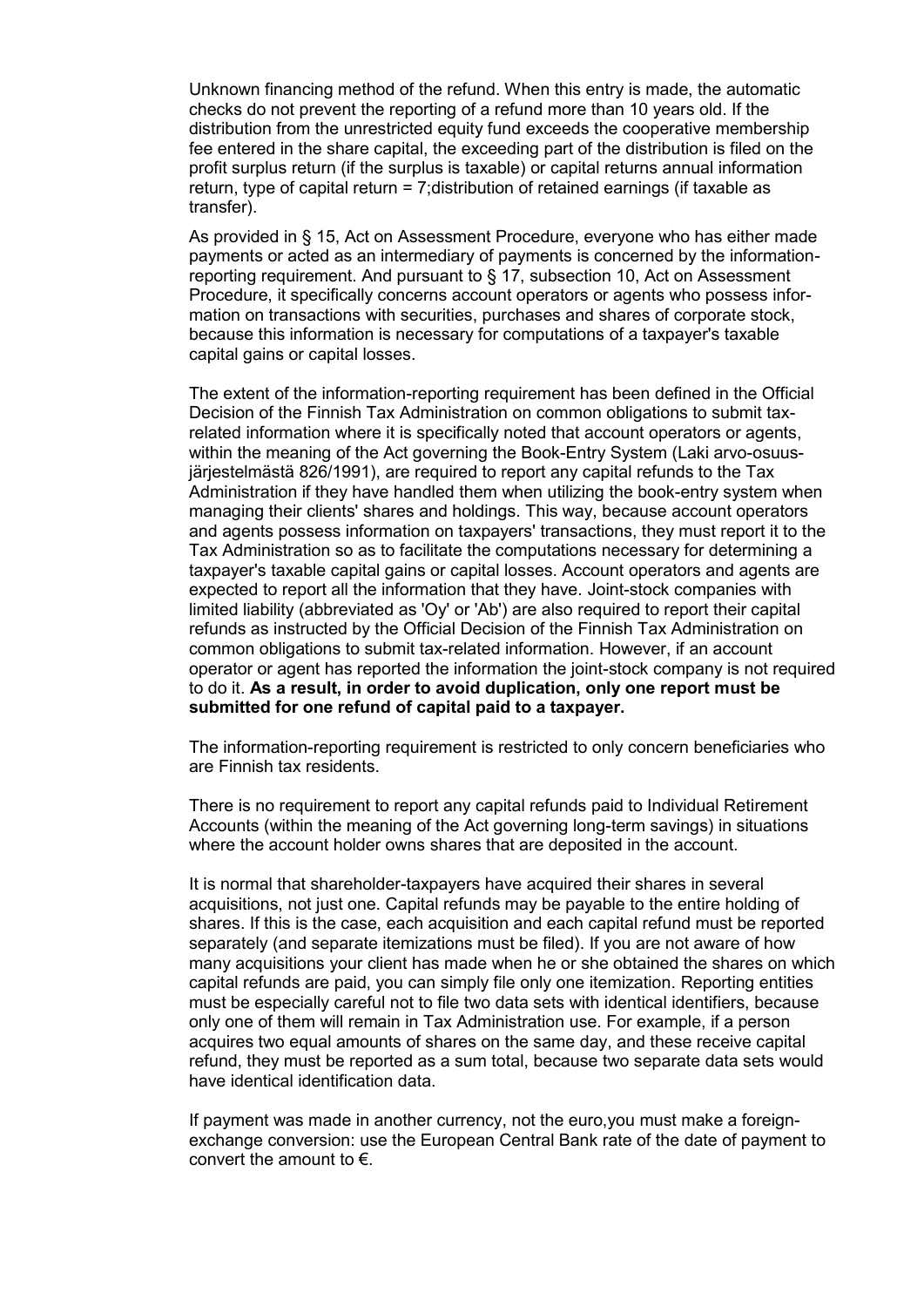#### <span id="page-4-0"></span>**3 MAKING CORRECTIONS**

For more information, see the article called Making corrections to submitted annual information (tax.fi > About us > Information and material on taxation > IT developers > e-Filing guidance > Making corrections to e-filed submittals of information returns).

#### <span id="page-4-1"></span>**4 PERIOD OF VALIDITY**

This specification sets out the requirements of file formatting that come into force 29 January 2019 and continue to be in force until a new version of this specification is released.

For deadline dates for filing, see tax.fi > Verohallinto > Tietoa verotuksesta > Ohjelmistokehittäjät > Aikataulut (Available in Finnish and Swedish).

#### <span id="page-4-2"></span>**5 CHANGES ON THE PREVIOUS YEAR**

| <b>Version</b> | ID        | Data element                                        | <b>Description</b>                                        |
|----------------|-----------|-----------------------------------------------------|-----------------------------------------------------------|
| 1.0            | 48-55/244 | Date when the capital refund has become<br>cashable | Changes were made to the years.                           |
|                | 080       | Account operator's business id                      | Data format changed<br>YTUNNUS2 $\rightarrow$ TIHOYHTEISO |

#### <span id="page-4-3"></span>**6 DATA FORMAT SPECIFICATION**

| <b>Position ID</b> |     | P/V | T | L/T    | Description                                                                                                                                                                                                                                                                                                                           | Format                   | <b>Values</b>   |
|--------------------|-----|-----|---|--------|---------------------------------------------------------------------------------------------------------------------------------------------------------------------------------------------------------------------------------------------------------------------------------------------------------------------------------------|--------------------------|-----------------|
| $1 - 8$            | 000 | P   | т |        | Identifier                                                                                                                                                                                                                                                                                                                            | AN <sub>8</sub>          | <b>VSPAOPAL</b> |
| 9                  | 082 | V   |   |        | Deletion                                                                                                                                                                                                                                                                                                                              | A1                       | D               |
| 10                 | 121 | P   | T |        | Type of company, valid on the date of company<br>decision to distribute the capita refund<br>1 = stock-exchange listed company (§ 33a.2, Income<br>Tax Act.)<br>$2 =$ other type of company, not publicly listed<br>$3 =$ cooperative society<br>$4 =$ do not know                                                                    | N1                       | 1, 2, 3, 4      |
| $11 - 21$          | 083 | P   | т |        | Business id or personal id of beneficiary                                                                                                                                                                                                                                                                                             | YTUNNUS  <br><b>HETU</b> |                 |
| 22                 | 241 | P   | Т | $\ast$ | Type of refund<br>7 = distribution of retained earnings (Type of company<br>cannot be 1 = Stock-exchange listed company)<br>8 = distribution through decreasing the value of the<br>share capital<br>$9$ = distribution from the share-premium or reserve<br>funds of the balance sheet<br>6 = unknown financing method of the refund | N1                       | 6, 7, 8, 9      |
| 23-37              | 242 | P   |   | $\ast$ | Amount refunded                                                                                                                                                                                                                                                                                                                       | R12,2                    |                 |
| 38-47              | 243 | V   |   |        | Foreign tax withheld at source                                                                                                                                                                                                                                                                                                        | R7,2                     |                 |
| 48-55              | 244 | P   | т |        | Date when the capital refund has become cashable<br>This date must fall on the calendar year of reporting.                                                                                                                                                                                                                            | <b>PPKKVVVV</b>          | 2019            |
| 56-69              | 245 | P   |   |        | The quantity of shares (pcs) for which refund was paid                                                                                                                                                                                                                                                                                | $+D7,6$                  |                 |
| 70-71              | 127 | P   | т |        | Security type code<br>$01$ = Finnish share<br>$51 =$ foreign share                                                                                                                                                                                                                                                                    | N <sub>2</sub>           | 01,51           |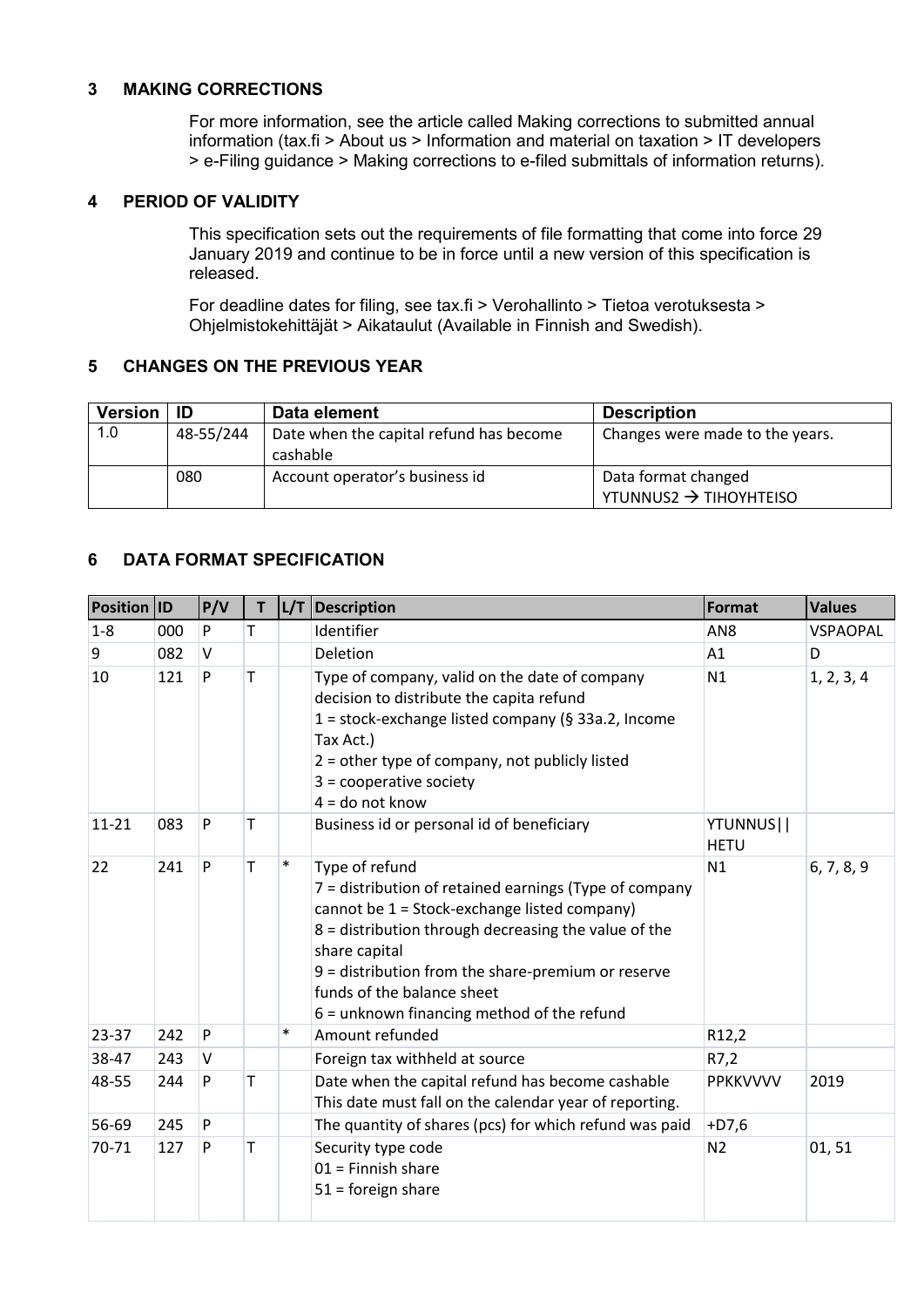|             |     |        |    |        | Report the shares listed at the Helsinki Stock Exchange<br>as Finnish, other listed shares as foreign.                                                         |                                      |      |
|-------------|-----|--------|----|--------|----------------------------------------------------------------------------------------------------------------------------------------------------------------|--------------------------------------|------|
| 72-101      | 020 | P/V    | ET | $\ast$ | Name of company paying the refund of capital                                                                                                                   | AN30                                 |      |
| 102-112 010 |     | P.     | T  | $\ast$ | Business id of the company                                                                                                                                     | <b>YTUNNUS</b>                       |      |
| 113-123 080 |     | P/V    | ET |        | Account operator's business id<br>If the filer of this information return is an account<br>operator acting on the payor's behalf this is a<br>mandatory field. | <b>TIHOYHTEISO</b>                   |      |
| 124-131 249 |     | P      | т  |        | Date of acquisition<br>If you do not know the date of acquisition, fill the<br>entire field with zeros.                                                        | <b>PPKKVVVV</b>                      |      |
| 132-146 250 |     | P      |    | $\ast$ | Deductible acquisition price                                                                                                                                   | R12,2                                |      |
| 147         | 251 | P      |    | $\ast$ | Data on acquisition price to be deducted<br>$2 =$ you know the acquisition price<br>$1 =$ you do not know it                                                   | N1                                   | 2, 1 |
| 148-157 252 |     | V      |    |        | Deductible transaction expenses relating to the<br>acquisition                                                                                                 | R7,2                                 |      |
| 158-171 198 |     | P      |    |        | Software-generated timestamp                                                                                                                                   | <b>PPKKVVVV</b><br><b>HHMMSS</b>     |      |
| 172-206 085 |     | V/P    | ET |        | Beneficiary's name                                                                                                                                             | AN35                                 |      |
| 207-241 041 |     | $\vee$ |    |        | Name of the contact perso                                                                                                                                      | <b>AN35</b>                          |      |
| 242-276 042 |     | $\vee$ |    |        | Telephone number of the contact person                                                                                                                         | PUHELIN2                             |      |
| 277-311 048 |     | $\vee$ |    |        | Software application that produced the file                                                                                                                    | AN35                                 |      |
| 312-323 014 |     | P      | T  |        | Name of the software that produced the file                                                                                                                    | $Y -$<br>TUNNUS_AN<br>$\overline{2}$ |      |
|             | 999 | P      |    |        | Final identifier                                                                                                                                               | $+N8$                                |      |

### <span id="page-5-0"></span>**7 AUTOMATED CHECK PROCESSES**

| New/<br>Chang<br>ed | ID         | <b>Description of rule</b>                                                                                                        |
|---------------------|------------|-----------------------------------------------------------------------------------------------------------------------------------|
|                     | 241<br>121 | Filer Role (121) must not be stock-exchange-listed company if the capital refund is<br>of type 7 (241).                           |
|                     |            | #967; If the capital refund is of type = 7, Filer Role cannot be 1 (stock-exchange-<br>listed company).                           |
|                     | 242        | The sum of Acquisition cost (132-146/250) and Acquisition expenses (148-                                                          |
|                     | 250        | 157/252) cannot be higher than Refund of capital (23-37/242)                                                                      |
|                     | 252        |                                                                                                                                   |
|                     |            | #499; The sum of Acquisition cost (132-146) and Acquisition expenses (148-157)<br>cannot be higher than Refund of capital (23-37) |
|                     | 251        | #1336; If the value is not known for the Deductible acquisition price (251:1), its                                                |
|                     | 250        | value to be deducted against the refund of capital (250) must be 0.00.                                                            |
|                     | 010        | #1108; Distributing company's name is a mandatory field because you entered a                                                     |
|                     | 020        | dummy identity code in the Business ID field                                                                                      |
|                     | 244        | If the Type of refund is $7 =$ Distribution of retained earnings, the time that has                                               |
|                     | 249        | elapsed cannot be more than 10 years between Date of commencement of the<br>payment (244) and the Date of acquisition (249).      |